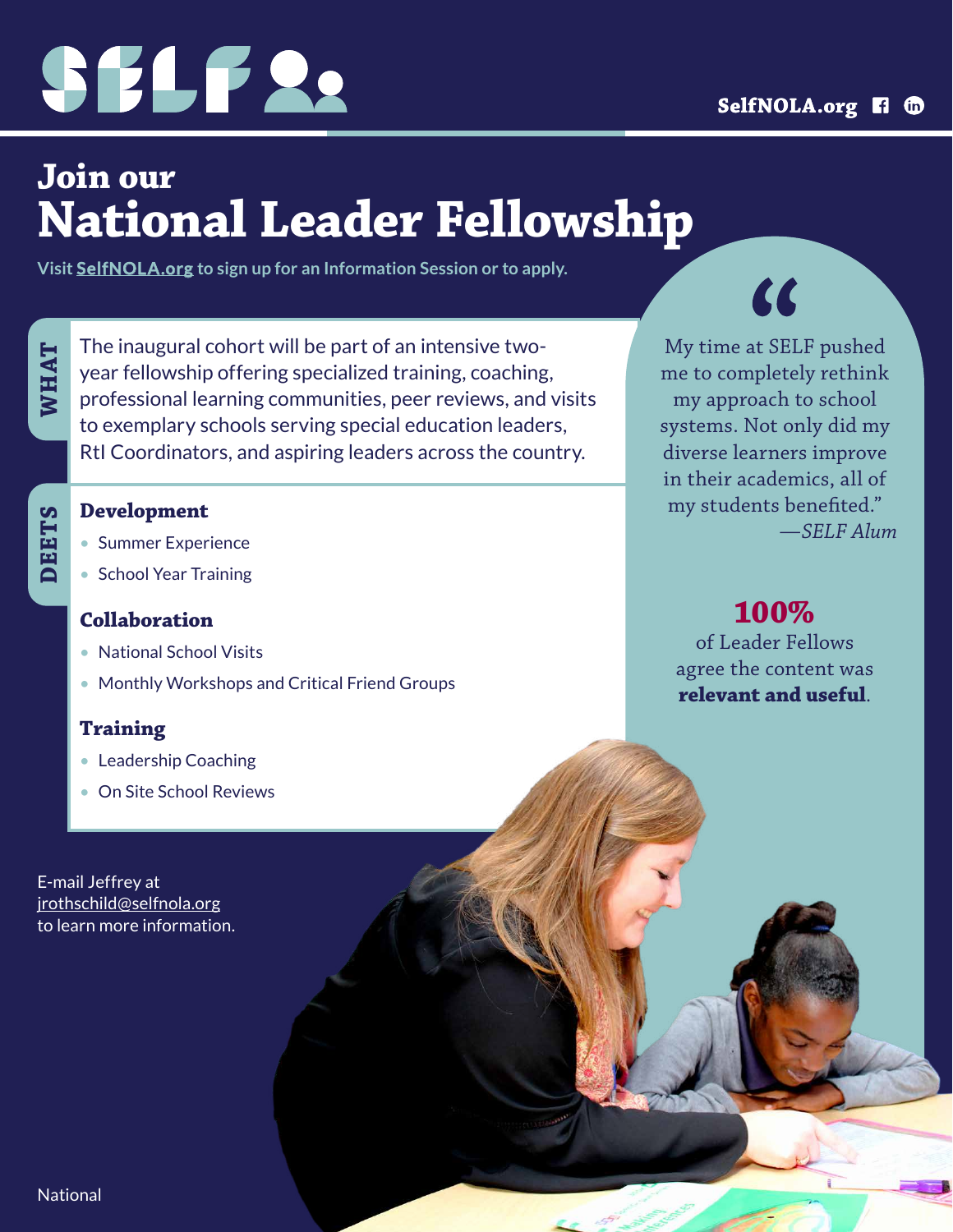# SELF 22

## **FAQ: National Leader Fellowship**

**Visit [SelfNOLA.org](https://www.selfnola.org/programs/leadership-fellowship) to sign up for an Information Session or to apply.**

#### **Who is the National Leader Fellowship for?**

Participants in the National Leader Fellowship are special education coordinators, response to intervention coordinators (RTI), and aspiring leaders.

#### **Why join the National Leadership?**

The National Leader Fellowship is an intensive twoyear program consisting of specialized training, coaching, professional learning communities, peer reviews and visits to exemplary special education programs. Our program is designed to improve the technical and leadership skills of leaders, addressing teacher attrition and increasing student achievement.

#### **Who facilitates the training?**

Every training is facilitated by our experienced programming team. Each of the programmatic staff members were successful teachers, coordinators, school leaders, and/or district staff members.

#### **How many leaders are in each cohort? What's the facilitator to participant ratio?**

Cohorts of leaders are between 10-15 leaders. We limit the number of leaders who may participate to allow leaders to have a cohort experience.

#### **How are training sessions delivered?**

The Summer Experience, school reviews, National School Visits are delivered in person. Training sessions and professional learning communities will be conducted over Zoom.

#### **Will participants receive access to the materials?**

Yes! Participants will receive relevant materials prior to each session. Leaders will also receive relevant and useful resources through our monthly newsletter.

#### **Who can pay for a leader fellowship?**

Leader Fellowships are designed to be paid for by schools, districts, charter management organizations, or groups that support education.

#### **May I register for a cohort on my own?**

National leader fellows must have a principal endorsement in order to apply and be accepted. National district leaders require a reference with knowledge of their body for work.

### **When do you offer this cohort?**

Cohorts are 1 year experiences beginning in June.

#### **How much do cohorts cost?**

The cohort experience costs \$10,000 per year. This includes travel, hotel accommodations, and food for Summer Experience and National School Visits.

*Continued on next page.*

**Registering**

Registering

E-mail Jeffrey at *irothschild@selfnola.org* to learn more information.